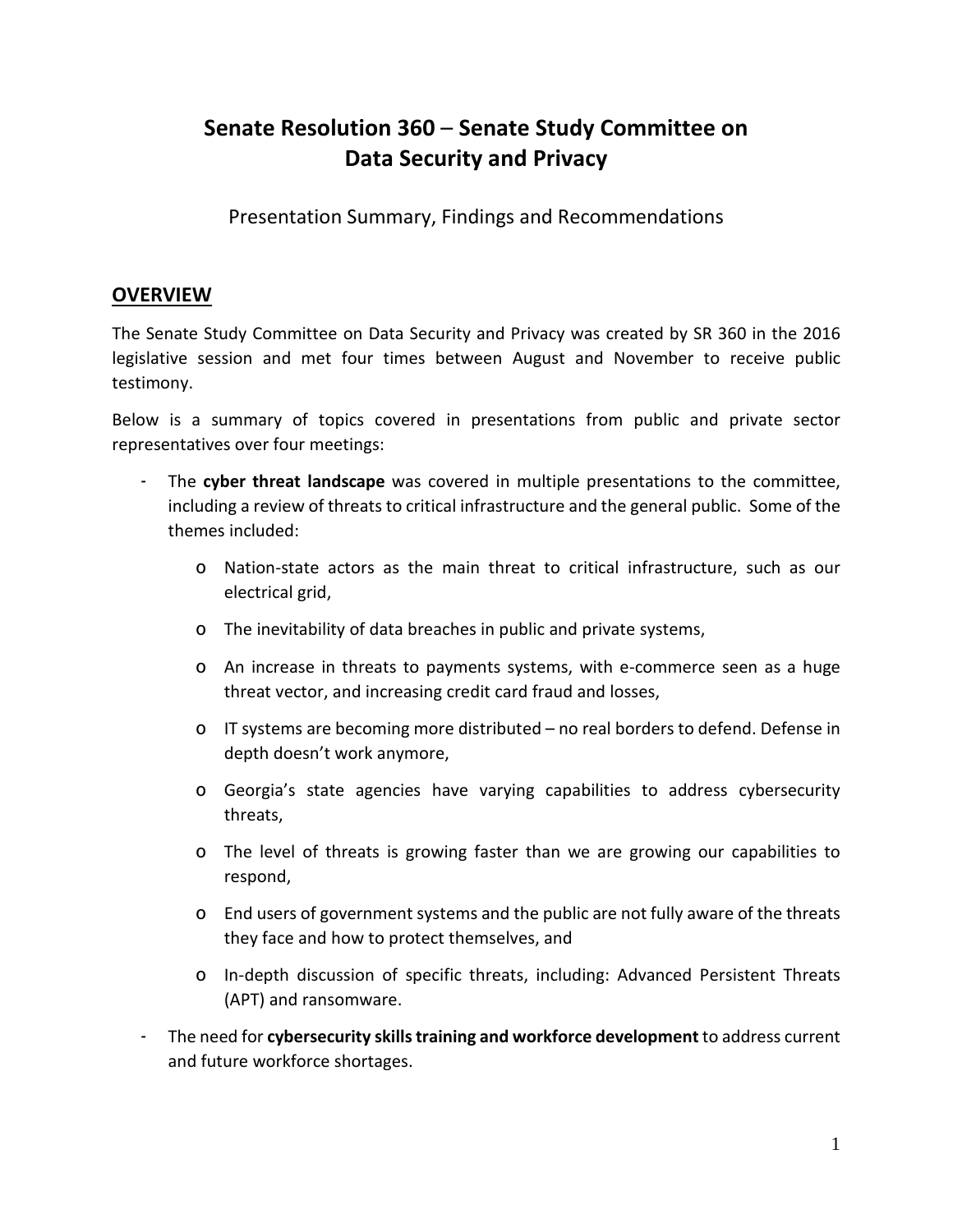- **Training and awareness programs** to improve public knowledge and participation in fighting cyber threats/crimes.
- **Tools and technologies** to identify and mitigate the growing number of increasingly sophisticated cyber threats and increases situational awareness.
- The need for **public-private partnerships** to address the magnitude of the threat.
- **Privacy** as an expectation of customers and constituents.
- **Public policy** around cybersecurity and cybersecurity-related legislation.
	- o A presentation at Meeting 4 by Yejin Cooke, representing the National Association of State Chief Information Officers (NASCIO), included the 2016 NASCIO report entitled *State Governments at Risk: Turning Strategy and [Awarenessinto](http://www.nascio.org/Publications/ArtMID/485/ArticleID/413/2016-Deloitte-NASCIO-Cybersecurity-Study-State-Governments-at-Risk-Turning-Strategy-and-Awareness-into-Progress) Progress.*
	- o The NASCIO report cites the top three cybersecurity initiatives in 2016 as: training and awareness, monitoring/security operations centers (SOC), and strategy.
	- o Table 1 is an excerpt from the NASCIO report as a review of cybersecurity legislation in the fifty states, and will be referenced in the findings.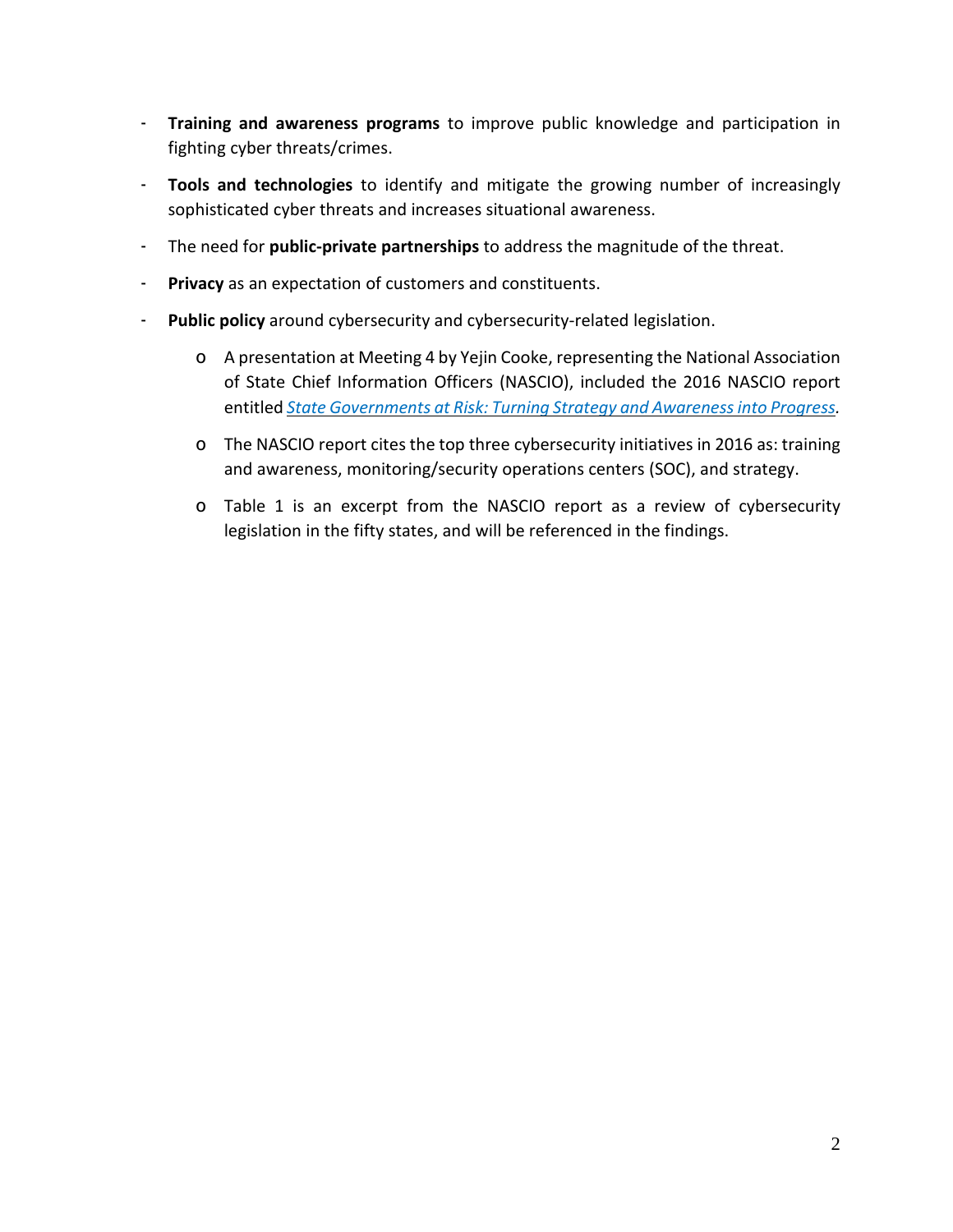| Table 1 - NASCIO Summary of States' Cybersecurity Legislation <sup>1</sup> /Statutes                                                            |                                  |                                         |             |                        |  |
|-------------------------------------------------------------------------------------------------------------------------------------------------|----------------------------------|-----------------------------------------|-------------|------------------------|--|
|                                                                                                                                                 | <b>Established</b><br>and funded | <b>Established</b><br>and not<br>funded | In progress | <b>Not in</b><br>place |  |
| Cybersecurity incident/data breach<br>reporting and handling                                                                                    | 43%                              | 21%                                     | 4%          | 32%                    |  |
| Data breach notification                                                                                                                        | 41%                              | 35%                                     | 2%          | 23%                    |  |
| Role and authority of the enterprise CISO<br>or equivalent                                                                                      | 40%                              | 4%                                      | 2%          | 54%                    |  |
| Continuity of government/continuity of<br>operations                                                                                            | 35%                              | 13%                                     | 4%          | 48%                    |  |
| Cybersecurity awareness                                                                                                                         | 31%                              | 4%                                      | 2%          | 63%                    |  |
| Data privacy provisions: authority and<br>purpose; collection, storage, use, and<br>sharing limitations                                         | 27%                              | 21%                                     | 2%          | 50%                    |  |
| State-level cybersecurity program<br>and framework for enterprise risk<br>management                                                            | 27%                              | 17%                                     | 8%          | 48%                    |  |
| Cybersecurity budget allocation and<br>review                                                                                                   | 26%                              | 0%                                      | 4%          | 70%                    |  |
| Cyber threat information-sharing<br>program between state agencies, law<br>enforcement, and private entities                                    | 21%                              | 10%                                     | 6%          | 63%                    |  |
| Public-private partnerships or council<br>to support the state's cybersecurity<br>programs                                                      | 13%                              | 2%                                      | 4%          | 81%                    |  |
| Cybersecurity workforce development<br>and training                                                                                             | 11%                              | 4%                                      | 4%          | 81%                    |  |
| Cybersecurity legislative council or<br>equivalent to do a periodic review, steer<br>the state's cybersecurity posture, and<br>allocate funding | 11%                              | 10%                                     | 6%          | 73%                    |  |
| Role and authority of the enterprise chief<br>privacy officer (CPO) or equivalent                                                               | 6%                               | 2%                                      | 2%          | 90%                    |  |
| Source: 2016 Deloitte-NASCIO Cybersecurity Study.<br>Graphic: Deloitte University Press                                                         |                                  |                                         | DUPress.com |                        |  |

 $\overline{a}$ 

<sup>&</sup>lt;sup>1</sup> NASCIO 2016 Cybersecurity Study, State Governments at Risk: Turning Strategy and Awareness into Progress, Figure 29, page 20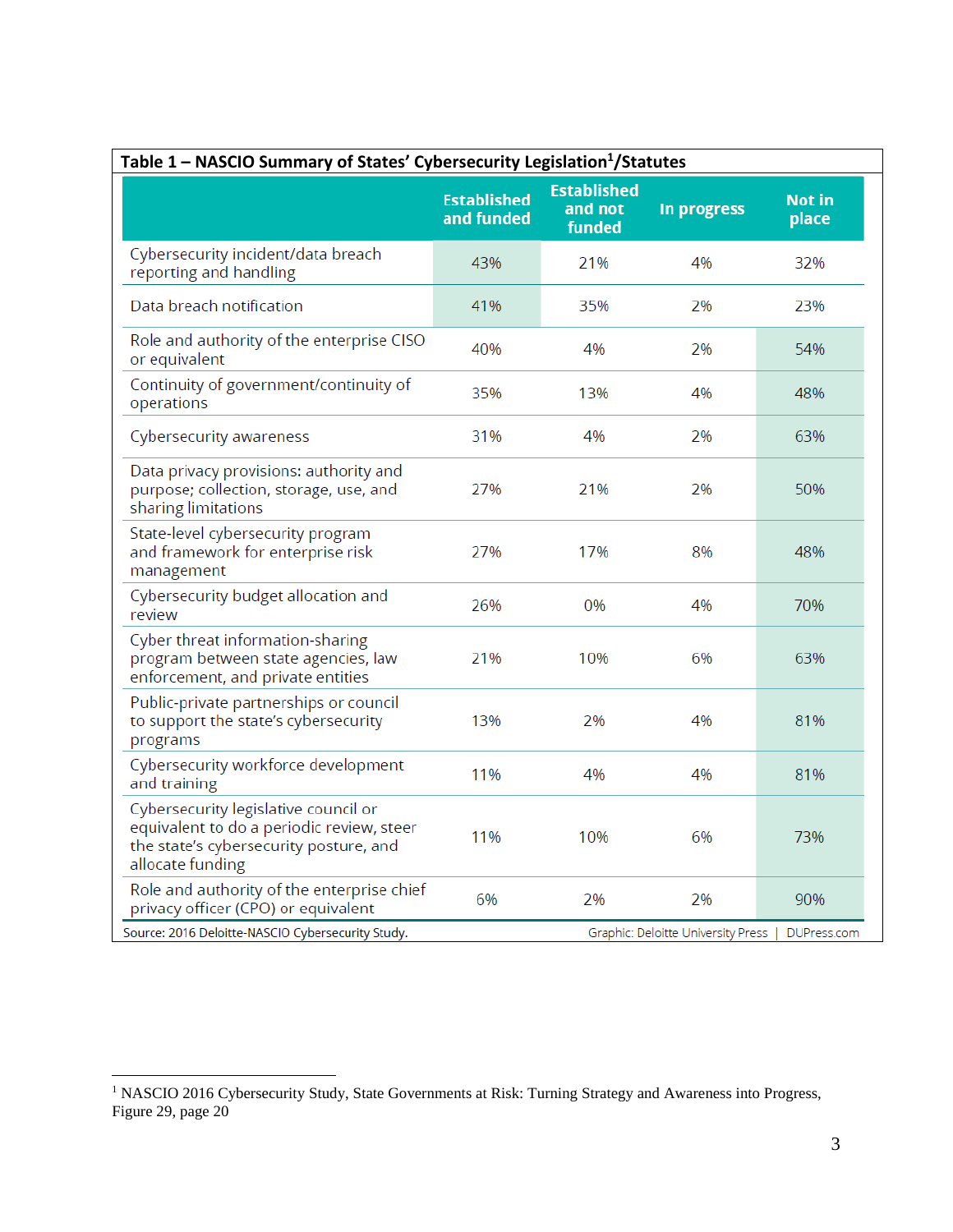## **FINDINGS AND RECOMMENDATIONS**

Addressing the increase in threats and the frequency and sophistication of attacks will require a comprehensive approach structured around the domains of people, process and technology.

## **Section I.**

 $\overline{a}$ 

## **Talent – A People Perspective**

**Finding #1:** An acute shortage in the U.S. cybersecurity workforce and in training exists now and into the near future.

- Cyber workforce is not keeping pace with need currently 0% unemployment rate.
- The cyber workforce is projected to face at least a 1.5 million resource shortage by 2020.
- A survey of state Chief Information Security Officers (CISOs) included in the 2016 NASCIO report<sup>2</sup> shows that the top three human resources challenges are:
	- o State government salary rates and pay grade structures (96%),
	- $\circ$  Lack of qualified candidates due to demand from federal agencies and private sector (59%), and
	- o Workforce leaving for private sector (47%).
- There is a critical need to increase the number of skilled cybersecurity resources, which will require:
	- $\circ$  Introduction of cyber training curricula and programs at educational levels from K-12 and post-secondary,
	- o Programs to include private industry and academia to develop and implement effective cyber training programs, and
	- $\circ$  Partnerships with public-private companies and higher education institutions to introduce and promote careers in cybersecurity and create a pipeline of skilled resources.
- There is a need to increase cybersecurity awareness training for state government employees.

<sup>2</sup> NASCIO 2016 Cybersecurity Study, *State Governments at Risk: Turning Strategy and Awareness into Progress*, Figure 18, page 15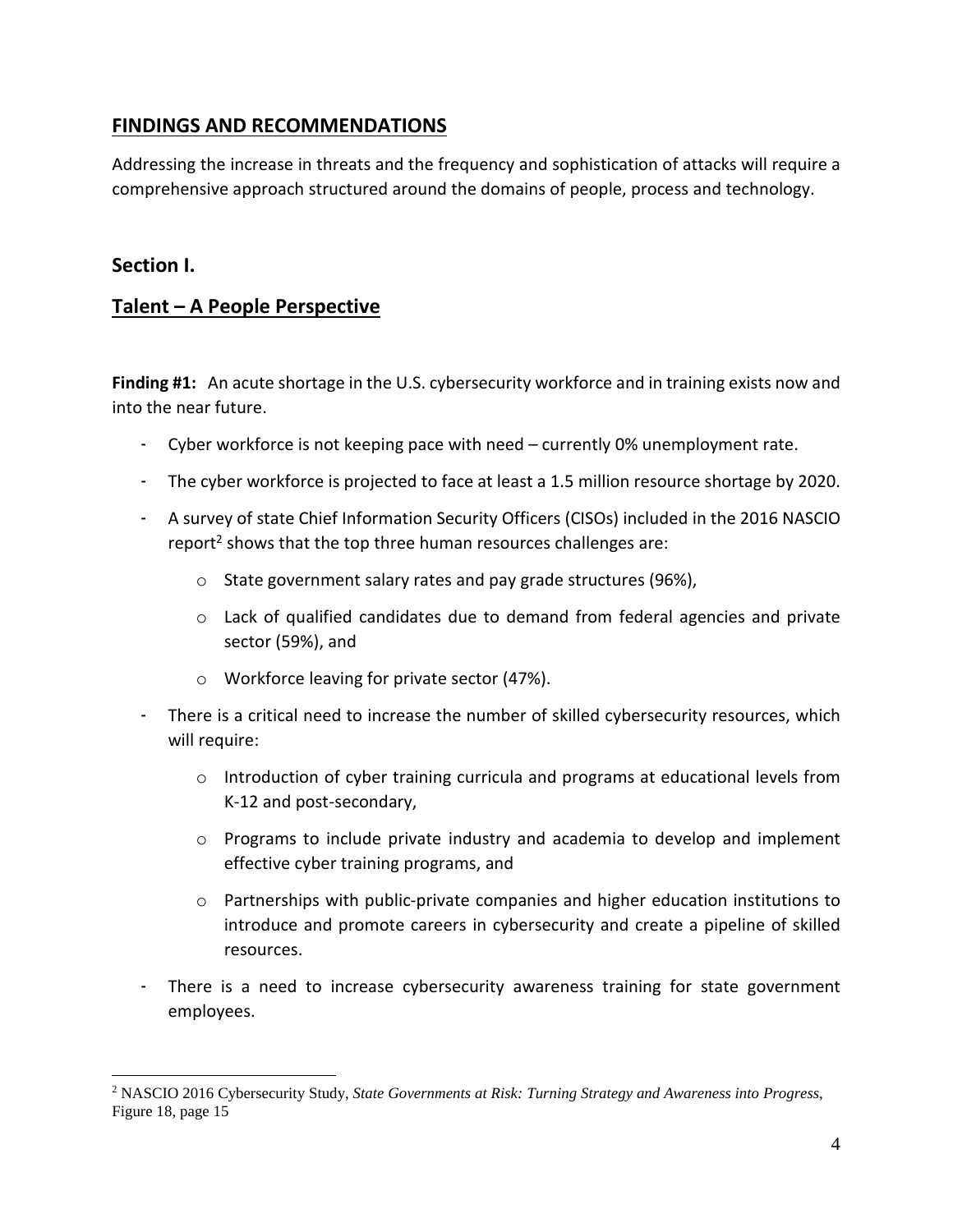- $\circ$  All states have a least some capability of delivering cybersecurity/security awareness training to their employees. (See Table  $2^3$
- $\circ$  Sixteen states have some kind of mandatory requirement for security awareness training.<sup>3</sup>
- $\circ$  Of the sixteen states with mandatory security awareness training for employees, two states required it through statute (Florida and North Carolina), one state used an executive order (New Hampshire), and the other thirteen states used some kind of delegated authority to their central IT agency to pass a rule, policy, or standard requiring the awareness training. $3$
- Internships can be an effective way to find and develop talent.

 $\overline{a}$ 

R1.1 Provide support for a State Cybersecurity Training Academy. (Short-term)

R1.2 Require all executive branch state employees to go through annual security awareness training and fund the licensing required to conduct the training. (Short-term)

 There are a number of vendors that sell security awareness training as a service, usually delivered as computer-based training (CBT) via a cloud-hosted learning management system (LMS).

R1.3 Require state vendors and contractors with access to state systems to complete cybersecurity awareness training.

R1.4 Explore options for building a cyber range or leveraging an existing cyber range for training. (Medium-term)

R1.5 Explore options for, and encourage, the introduction of cyber training curricula in schools. This could be any combination of K-12, technical colleges, and higher education. (Long-term)

R1.6 Provide support for a coordinated internship program (with central clearinghouse) focused on bringing students in cybersecurity education programs into state government. (Long-term)

R1.7 Explore the creation of programs to implement work requirements in exchange for training and educational opportunities. (Long-term)

<sup>3</sup> Table 2 produced using information from the National Conference of State Legislatures' website: http://www.ncsl.org/ncsl-in-dc/standing-committees/law-criminal-justice-and-public-safety/state-cybersecuritytraining-for-state-employees.aspx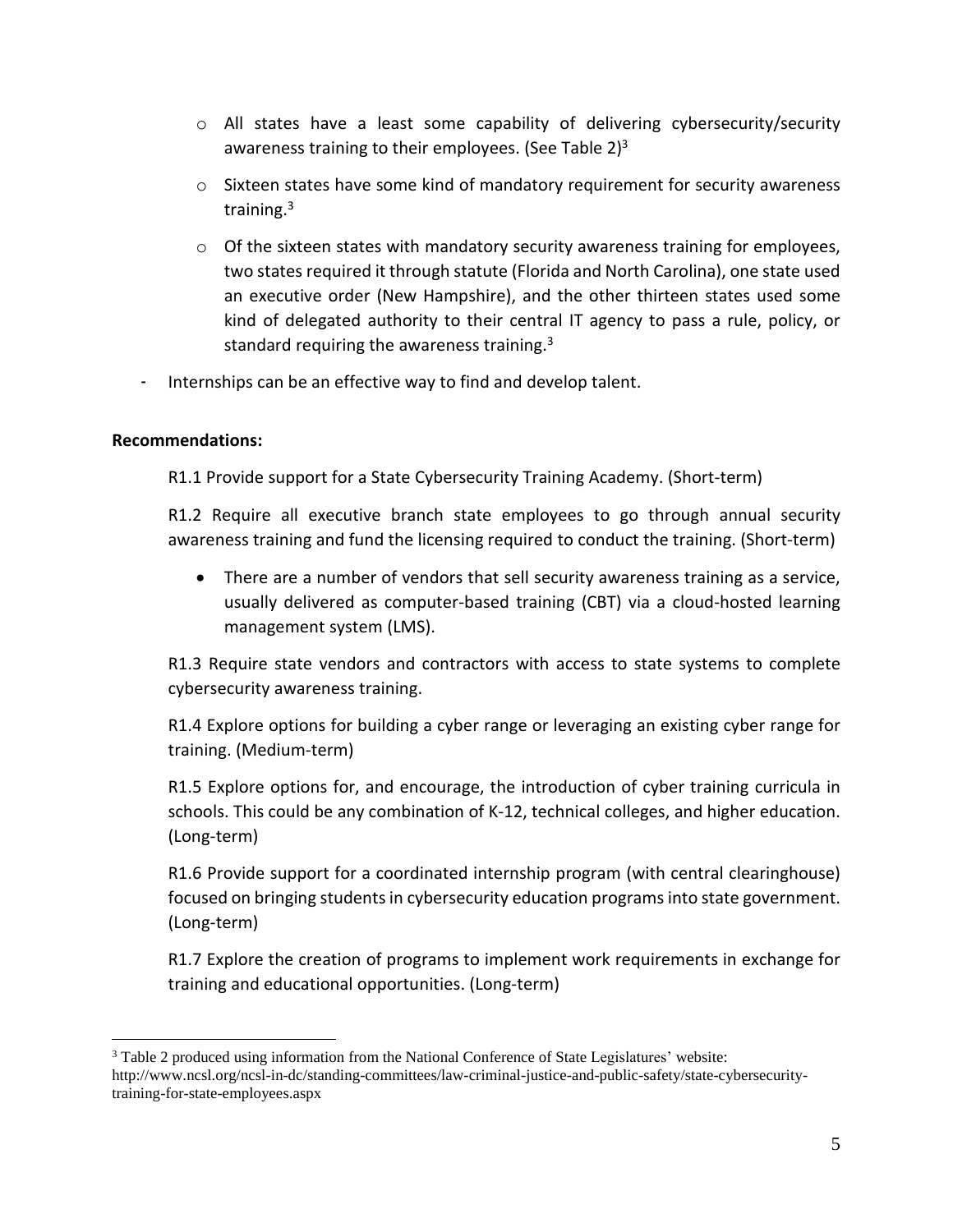# Table 2 - National Conference of State Legislatures (NCSL) Summary of Sample States' Cybersecurity Awareness Training

| <b>State</b> | <b>Summary</b>                                                                                                                                                                                                                                                                                                                                                                                          | <b>Mechanism</b>                                                                                                                                                                                                                                                                                                  |
|--------------|---------------------------------------------------------------------------------------------------------------------------------------------------------------------------------------------------------------------------------------------------------------------------------------------------------------------------------------------------------------------------------------------------------|-------------------------------------------------------------------------------------------------------------------------------------------------------------------------------------------------------------------------------------------------------------------------------------------------------------------|
| Colorado     | Colorado's cybersecurity training is mandatory for state<br>employees and statutorily required under the Colorado<br>Information Security Act. Website                                                                                                                                                                                                                                                  | Rulemaking from the Office of Information Security                                                                                                                                                                                                                                                                |
| Delaware     | Delaware offers annual statewide cybersecurity<br>training for state and local government employees.<br>Mandatory cybersecurity training for all executive branch<br>agency employees, which was developed by the Delaware<br>Department of Technology and Information pursuant to<br>authority granted to it by Delaware Code Title 29, Chapter<br>90C, is part of the state's strategic plan. Website | Requirement issued by Department of Technology and Information; statute<br>doesn't explicitly address security awareness training.                                                                                                                                                                                |
| Florida      | Florida has mandatory cybersecurity training for state<br>employees as required by Florida Statutes Chapter<br>282. Website                                                                                                                                                                                                                                                                             | Training is in the statute - 282.318 Enterprise security of data and<br>information technology.-<br>https://www.flsenate.gov/Laws/Statutes/2012/Chapter282/All                                                                                                                                                    |
| Louisiana    | Louisiana has mandatory cybersecurity training for new<br>employees and annual training for all employees pursuant<br>to the Louisiana Division of Administration, Office of<br>Technology Servicesp.52.                                                                                                                                                                                                | Policy issued by Division of Administration, Office of Technology Services.<br>http://www.doa.la.gov/OTS/InformationSecurity/InformationSecurityPolicy<br>$-LA-v.1.0.pdf$                                                                                                                                         |
| Maryland     | Maryland requires state employee cybersecurity<br>training through the Department of Homeland Security.<br>State agency personnel have to take a cybersecurity class<br>each month to gain access to state networks. Website                                                                                                                                                                            | Policy issued by the Department of Information Technology (DoIT). DoIT's<br>authority stems Maryland Code § 3A-303 and § 3A-305.                                                                                                                                                                                  |
| Montana      | Montana has mandatory executive branch state employee<br>cybersecurity training upon hiring and then<br>annually. Cybersecurity Training and Awareness Program.<br>Legislative branch employees are not required to take<br>cybersecurity training, but are encouraged to do so.                                                                                                                        | Training is coordinated through the State Information Services Division.                                                                                                                                                                                                                                          |
| Nebraska     | Nebraska has mandatory annual cybersecurity training and<br>a refresher course for all state employees as outlined in<br>department regulation. Website                                                                                                                                                                                                                                                 | Policy issued by the Nevada Department of Administration, Enterprise IT<br>Services. State Information Security Consolidated Policy (State PSP 100,<br>Section 3.5 Security Awareness) requires all Nevada State employees to<br>complete information security awareness refresher training at least<br>annually. |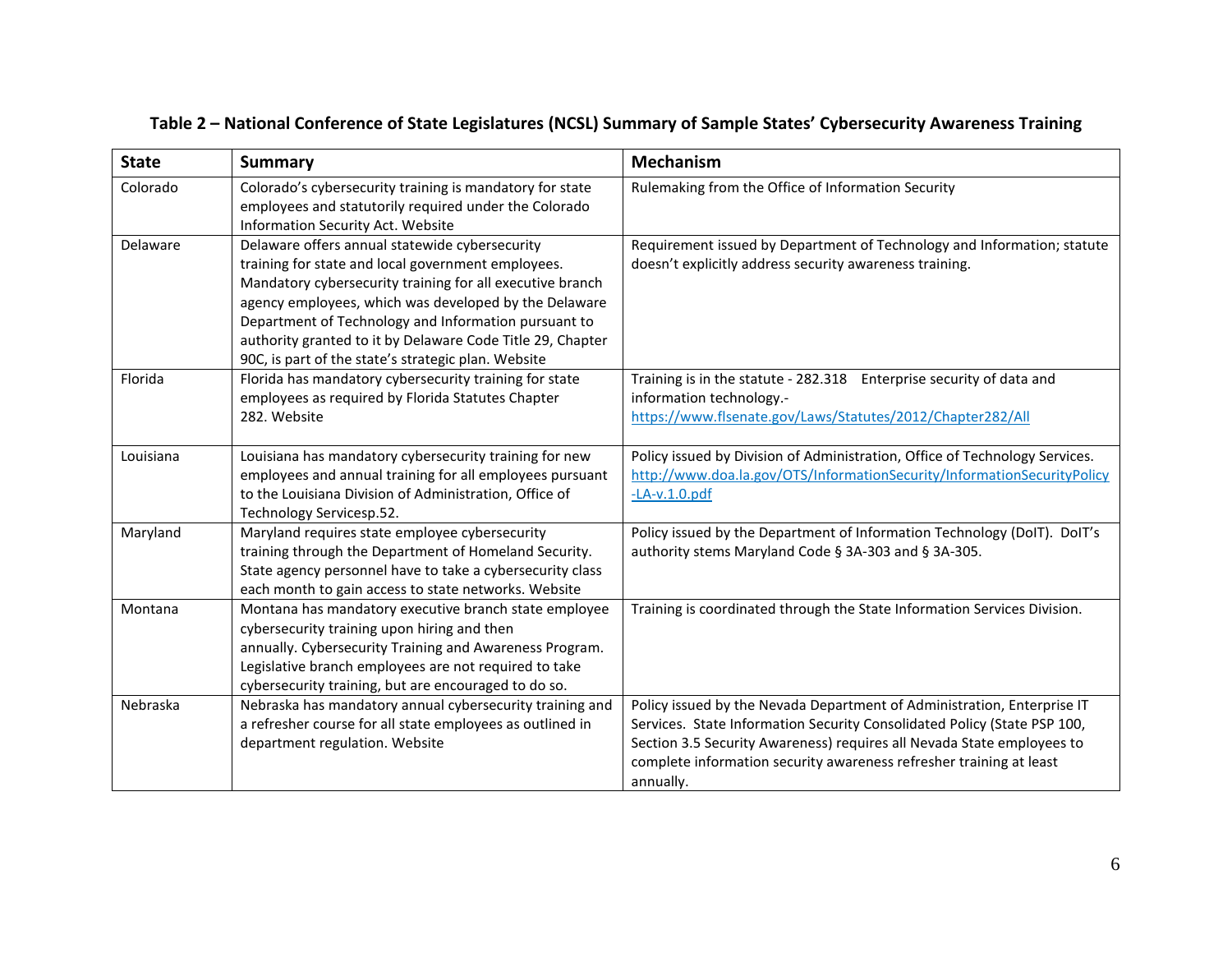| New Hampshire                                                                                                                                       | New Hampshire requires mandatory cybersecurity                                           | Executive order - press release here                                          |  |  |  |
|-----------------------------------------------------------------------------------------------------------------------------------------------------|------------------------------------------------------------------------------------------|-------------------------------------------------------------------------------|--|--|--|
|                                                                                                                                                     | training for state employees annually through executive                                  | http://governor.nh.gov/media/news/2015/pr-2015-10-08-data-secure.htm          |  |  |  |
|                                                                                                                                                     | order.                                                                                   |                                                                               |  |  |  |
| North Carolina                                                                                                                                      | North Carolina's Statewide Information Security                                          | Statewide information security standards required by N.C.G.S. §147-33.110,    |  |  |  |
|                                                                                                                                                     | Manual requires each agency to provide training and                                      | which directs the State Chief Information Officer (State CIO) to establish a  |  |  |  |
|                                                                                                                                                     | annual assessments of cybersecurity issues on an agency-                                 | statewide set of standards for information technology security.               |  |  |  |
|                                                                                                                                                     | by-agency basis.                                                                         |                                                                               |  |  |  |
| Ohio                                                                                                                                                | Ohio requires annual cybersecurity awareness training.                                   | State IT Policy IT-15 (Security Awareness and Training) mandates that         |  |  |  |
|                                                                                                                                                     |                                                                                          | agencies put system users, be they employees, contractors, temporary          |  |  |  |
|                                                                                                                                                     |                                                                                          | personnel or other agents of the state, through annual security awareness     |  |  |  |
|                                                                                                                                                     |                                                                                          | training. Issued by the Office of Information Security and Privacy.           |  |  |  |
| Oregon                                                                                                                                              | Oregon requires each state agency to have a cybersecurity                                | The boilerplate cybersecurity plan includes a section for awareness training. |  |  |  |
|                                                                                                                                                     | plan under which all employees, volunteers and third-party                               |                                                                               |  |  |  |
|                                                                                                                                                     | users receive appropriate cybersecurity awareness training                               |                                                                               |  |  |  |
|                                                                                                                                                     | and regular updates on policies and procedures                                           |                                                                               |  |  |  |
| Pennsylvania                                                                                                                                        | Pennsylvania has mandatory online cybersecurity                                          | Appears to be required by policy - ITP-SEC000 at                              |  |  |  |
|                                                                                                                                                     | awareness training for all state government employees.                                   | http://www.oa.pa.gov/Policies/Pages/itp.aspx                                  |  |  |  |
|                                                                                                                                                     |                                                                                          |                                                                               |  |  |  |
| Utah                                                                                                                                                | Utah has mandatory cybersecurity training.                                               | State Employees are required by the Department of Technology Services to      |  |  |  |
|                                                                                                                                                     |                                                                                          | take the Security Awareness Training provided to all employees.               |  |  |  |
| Vermont                                                                                                                                             | Vermont has mandatory cybersecurity awareness                                            |                                                                               |  |  |  |
|                                                                                                                                                     | training for all new state employees.                                                    |                                                                               |  |  |  |
| Virginia                                                                                                                                            | Virginia has required agency-by-agency state employee                                    | The Virginia Information Technology Agency requires security awareness        |  |  |  |
|                                                                                                                                                     | cybersecurity training.                                                                  | training via a formal policy.                                                 |  |  |  |
| West Virginia                                                                                                                                       | West Virginia has mandatory annual training on                                           | Training is administered by the West Virginia Office of Technology.           |  |  |  |
|                                                                                                                                                     | cybersecurity and privacy.                                                               |                                                                               |  |  |  |
| This information is reproduced from the National Conference of State Legislatures' website: http://www.ncsl.org/ncsl-in-dc/standing-committees/law- |                                                                                          |                                                                               |  |  |  |
|                                                                                                                                                     | criminal-justice-and-public-safety/state-cybersecurity-training-for-state-employees.aspx |                                                                               |  |  |  |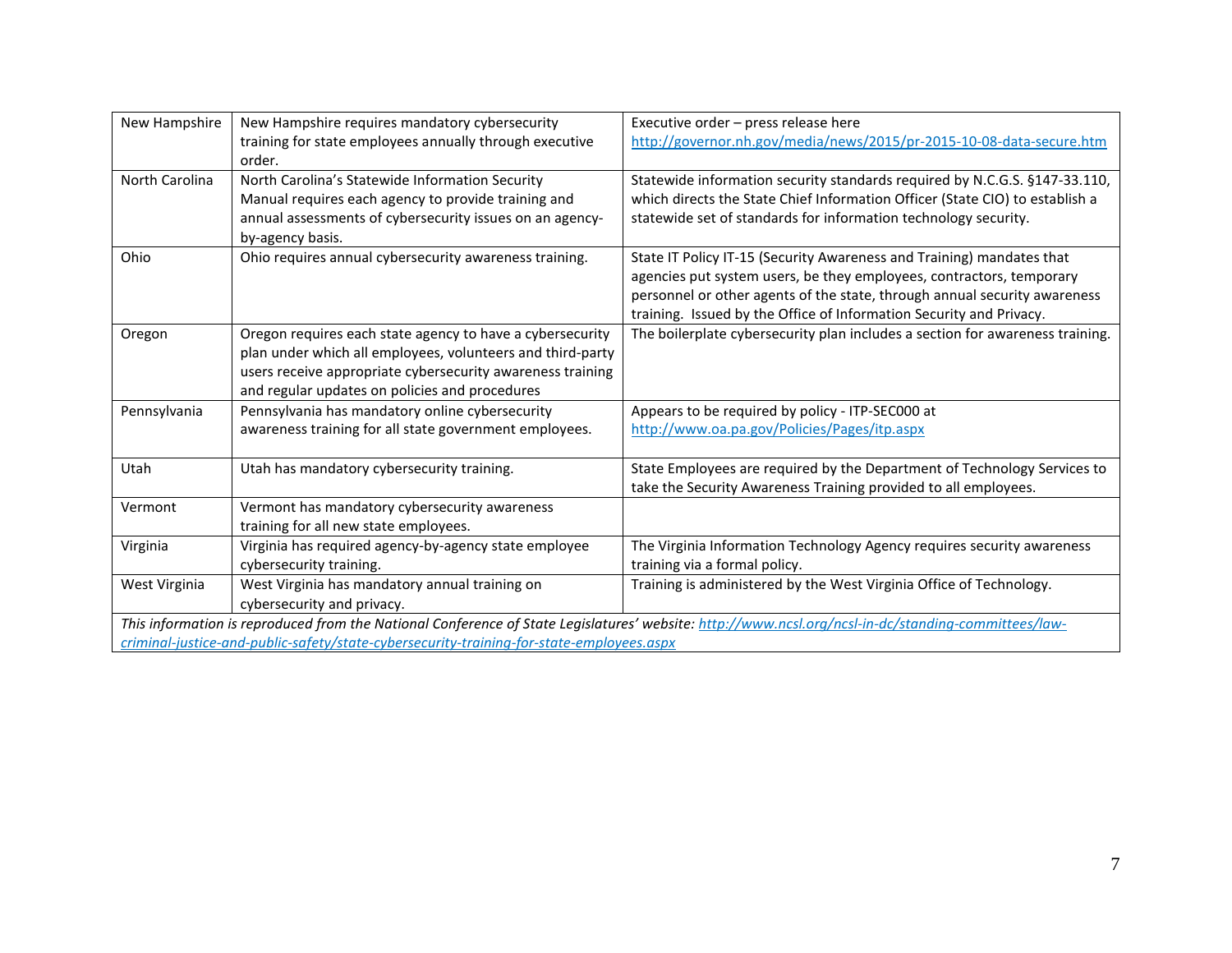## **Section II.**

## **Strategy and Governance - A Process Perspective**

**Finding #2:** A lack of consistency and clarity on mandated roles and responsibilities are two of the top problems in state government cybersecurity efforts.

- Documented cybersecurity standards, policies and guidelines exist but are not consistently applied or implemented across state agencies.
- There is no single authority to mandate the implementation of cybersecurity best practices across the diverse branches of government.
- Stronger governance for cybersecurity is needed to:
	- o establish best practices and requirements for security patching,
	- o define encryption requirements,
	- o define privacy and open records requirements and policy,
	- o define incident reporting/notification requirements of agencies, and
	- o define a consistent incident response model across state government that allows for faster and more effective response.
- Having in place documented and consistent cybersecurity practices across state agencies is critical in acquiring cyber insurance.
- Georgia has created the Cybersecurity Review Board for state government; members include the state CIO, the director of GEMHSA, the state adjutant general and the director of DOAS.
- Collaboration will be needed for an effective state government cyber strategy.

## **Recommendations:**

R2.1 All executive branch state agencies should designate a cybersecurity point of contact and/or chief information security officer and file their contact information with the Georgia Technology Authority. (Short-term)

 Current GTA standards require state agencies to implement a formal information security program and to designate an Information Security Officer to run the program (GTA standard SS-08-006 Information Security Management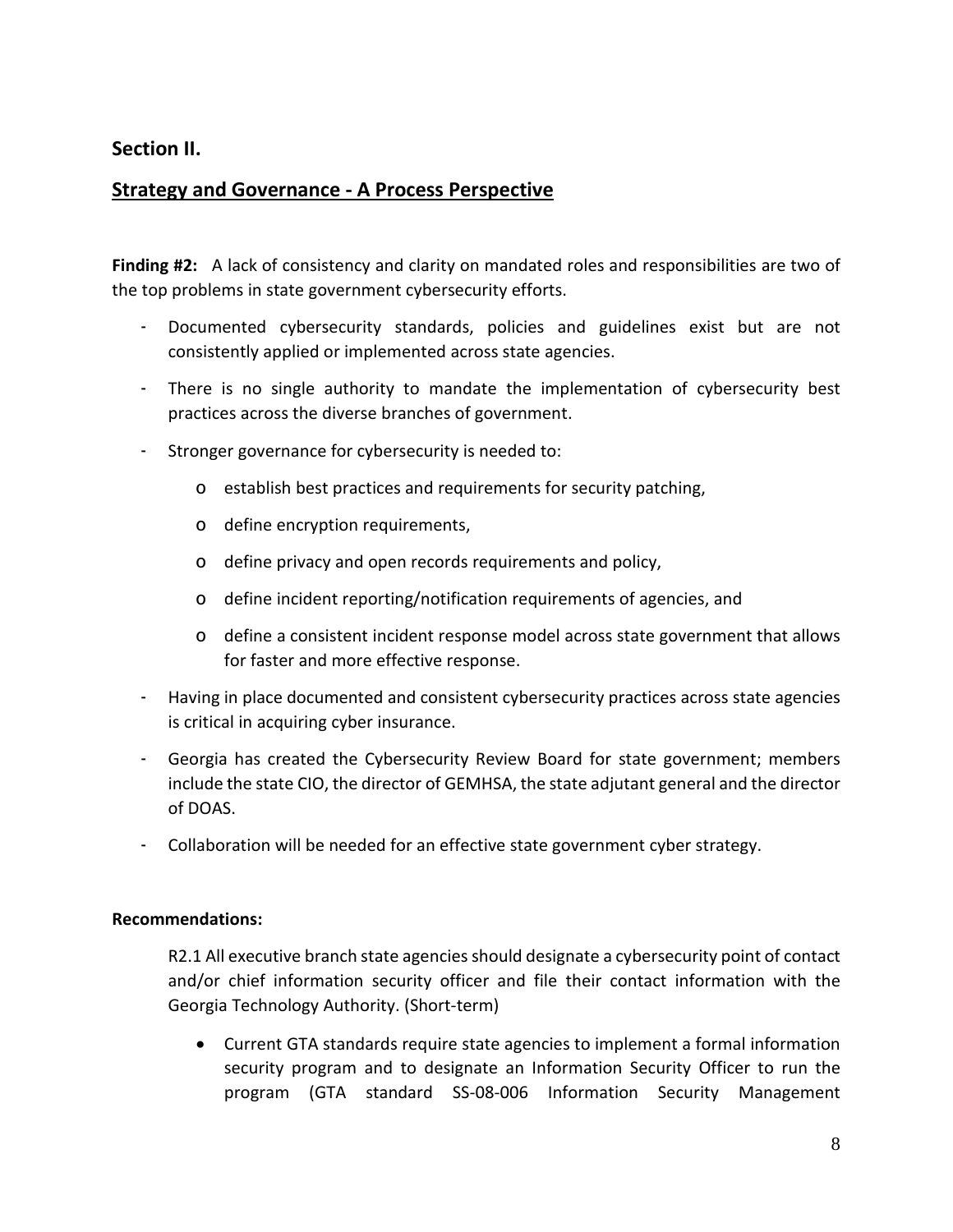Organization). There is no requirement that contact information be filed with GTA.

R2.2 Designated executive branch agency cybersecurity points of contact should complete basic cybersecurity training at the State Cybersecurity Training Academy or be certified, or pursuing certification, in cybersecurity. (Medium-term)

R2.3 Enact requirements for cyber incident notification and response by state agencies. (Short-term)

- Georgia does have a notification law in statute (O.C.G.A. § 10-1-912) which specifically covers notification to *affected individuals* in the case of a breach of personally identifiable information. There is no requirement to notify any official or agency within state government.
- Current GTA standards regarding incident notification (SS-08-004 Incident Response and Reporting) requires each agency to have an incident response plan and for the plan to be approved by the State CISO and the GBI. The standard does not require agencies to notify GTA when an incident occurs.

## **Section III.**

# **Operations - A Technology Perspective**

**Finding #3:** The current environment requires an increasing investment in technology to detect and respond to increasingly sophisticated cybersecurity threats.

- Addressing this problem will require implementing security and monitoring tools to:
	- $\circ$  Gain greater real time visibility and context of a cyber attack understand the who, what, when, where, and how of an attack;
	- $\circ$  Continue to shift from perimeter defense to active monitoring, mitigation, and event management; and
	- o Aggregate monitoring of security events across agencies, vendor services, and solutions.
- Technologies and services from private sector partners should be leveraged to:
	- o Prevent unauthorized access to systems and data, and
	- $\circ$  Limit exposure and reduce the propagation of threats (Zero Trust, microsegmentation).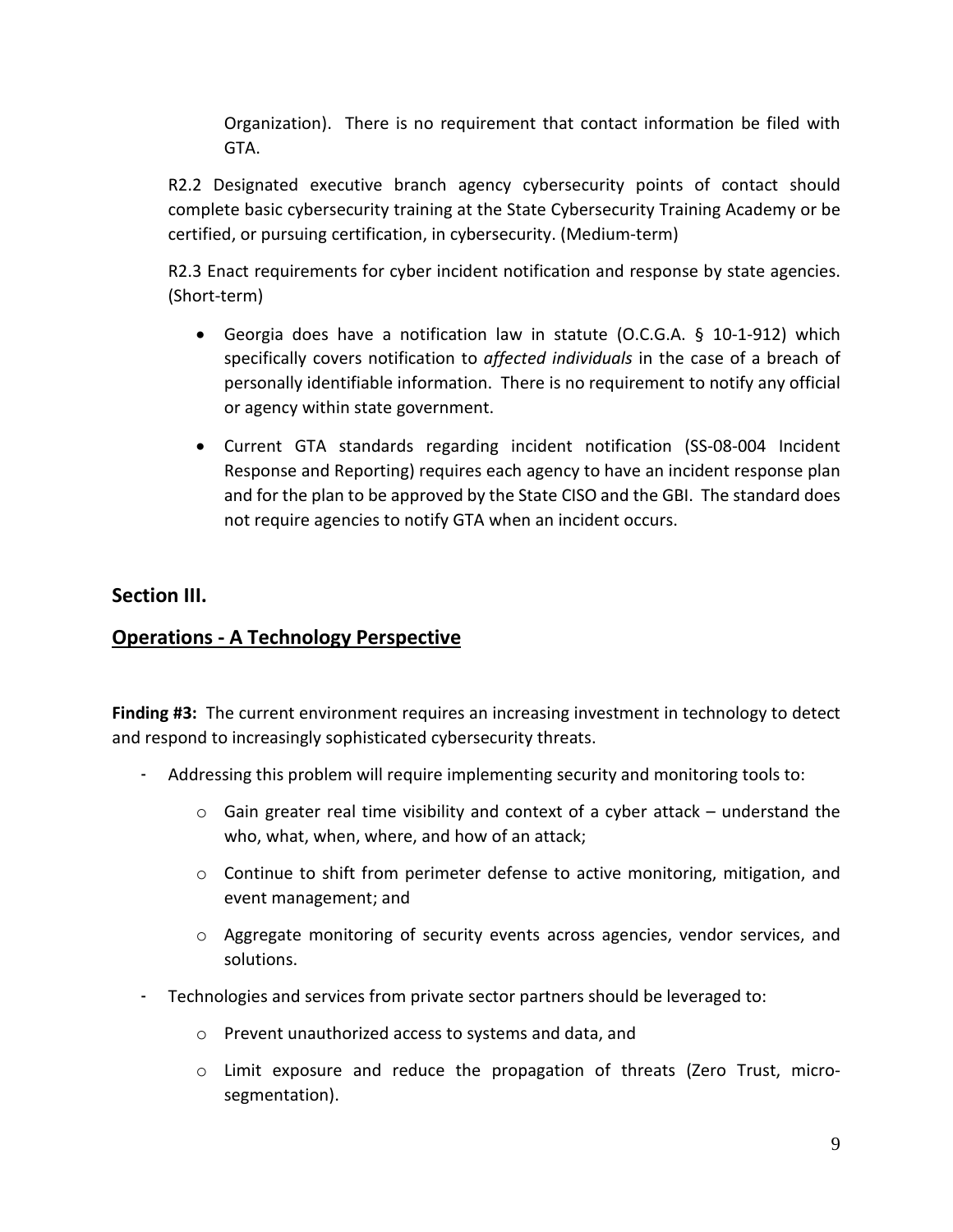- There are specific IT tools that the state of Georgia should consider to improve cybersecurity:
	- o Security Information and Event Management (SIEM),
	- o Data Loss Prevention (DLP),
	- o Managed Security Operations Center (SOC),
	- o Identity and Access Management (IAM) web service including multi-factor authentication,
	- o Cloud Access Security Brokers (CASB), and
	- o Zero day malware detection with sandboxing.
- State agency assessments which are already underway will help identify areas for improvement and in need of remediation.
	- $\circ$  The legislature provided funding in AFY16 to begin these assessments, and there is a need for continued funding.

R3.1 Continue funding for third-party cybersecurity assessments of state agencies. (Shortto Medium-term)

R3.2 Fund the remediation efforts for gaps that are found by the current, ongoing cybersecurity assessments.

R3.3 The state should contract with a Managed Security Services Provider (MSSP) to create a managed Security Operations Center (SOC) for continuous monitoring of critical systems and continuous environmental and vulnerability scanning. (Medium-term)

## **Section IV.**

## **Legislation and Policy**

**Finding #4:** Legislators regularly hear concerns from constituents about data breaches, stolen identities and cybersecurity, but don't know what the state is doing to protect citizen data and government systems.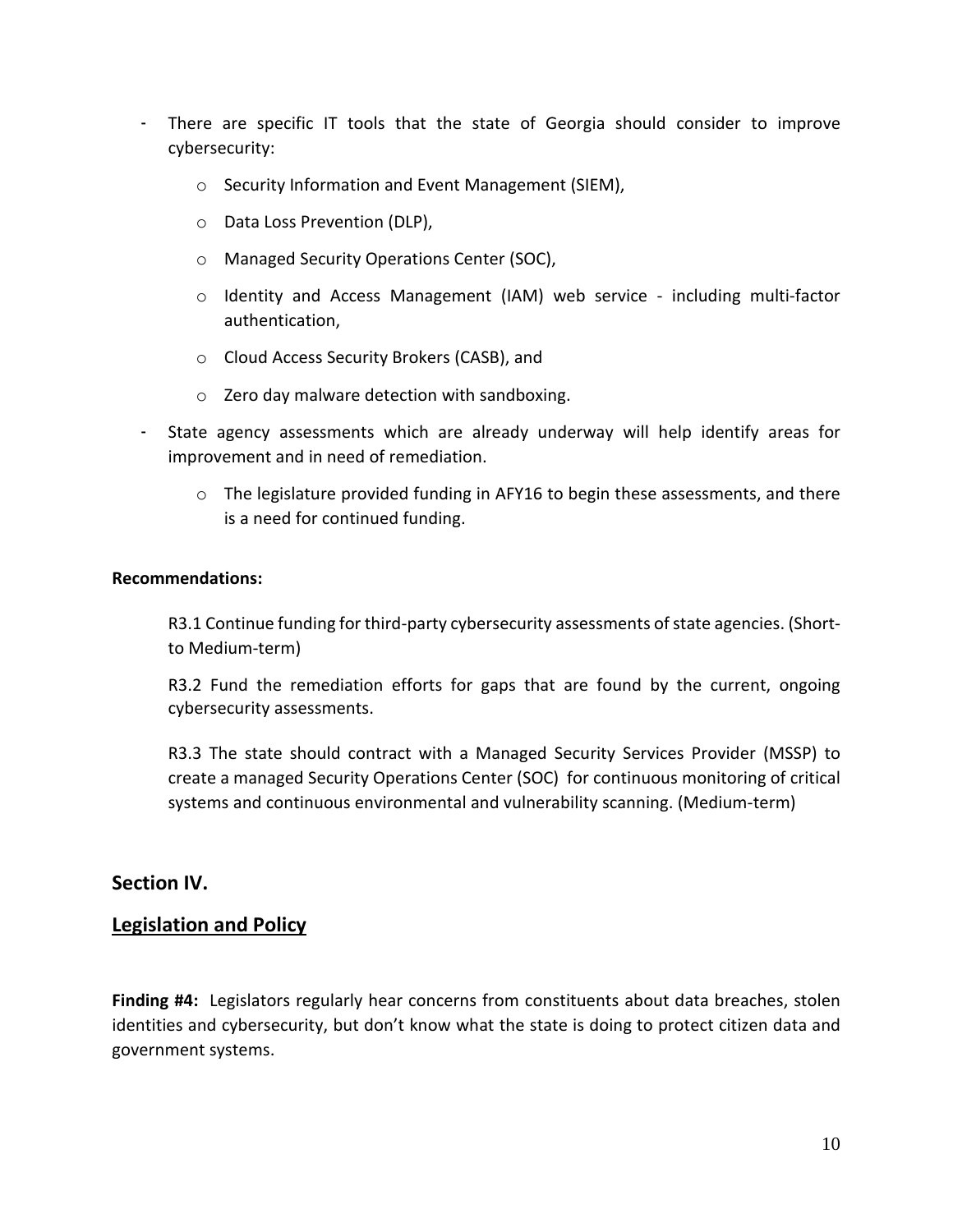- There is a need to increase awareness within the General Assembly about the state's role in cybersecurity and to help legislators understand the speed of the changing cybersecurity dynamic.
- With the exception of the issue of how and when data breaches are reported, there is little current cybersecurity legislation across the fifty states, as issues around cybersecurity are being mostly handled without legislation.<sup>4</sup>
- Cybersecurity awarenesstraining is needed to improve knowledge level and skills of state employees and the general public.

 $\overline{a}$ 

R4.1 Explore ways to encourage and/or partner with the private sector to create public awareness campaigns to promote cybersecurity. (Medium-term)

R4.2 Create a Georgia Cybersecurity Collaborative Initiative, bringing together state, local and federal entities, the private sector, and academia. (Medium-term)

R4.3 Work with the Georgia Bureau of Investigation to explore legislation to protect citizens against cyber crimes.

**Finding #5:** Customers and constituents have an expectation of privacy but there is no common definition of privacy nor common standards or laws for regulation of privacy.

- Privacy requires a different set of processes from security.
- *Security* is about locking up the data so that only the "right" people can see it. *Privacy* is determining how data can be used and who those "right" people are.
- Four key components of a privacy program include governance, compliance requirements, data governance, and fair information practices.
- The varying laws and regulations in the fifty states create a "fabric" of privacy protection that is strong.
- State governments are not very far along in developing privacy programs. Currently, 8% of states report that they have a defined Chief Privacy Officer role and 13% of states report they are doing an annual privacy impact assessment.<sup>5</sup>

<sup>4</sup> See Table 1; excerpted from NASCIO 2016 Cybersecurity Study, State Governments at Risk: Turning Strategy and Awareness into Progress, Figure 29, page 20

<sup>5</sup> See Table 1; excerpted from NASCIO 2016 Cybersecurity Study, State Governments at Risk: Turning Strategy and Awareness into Progress, Figure 29, page 20